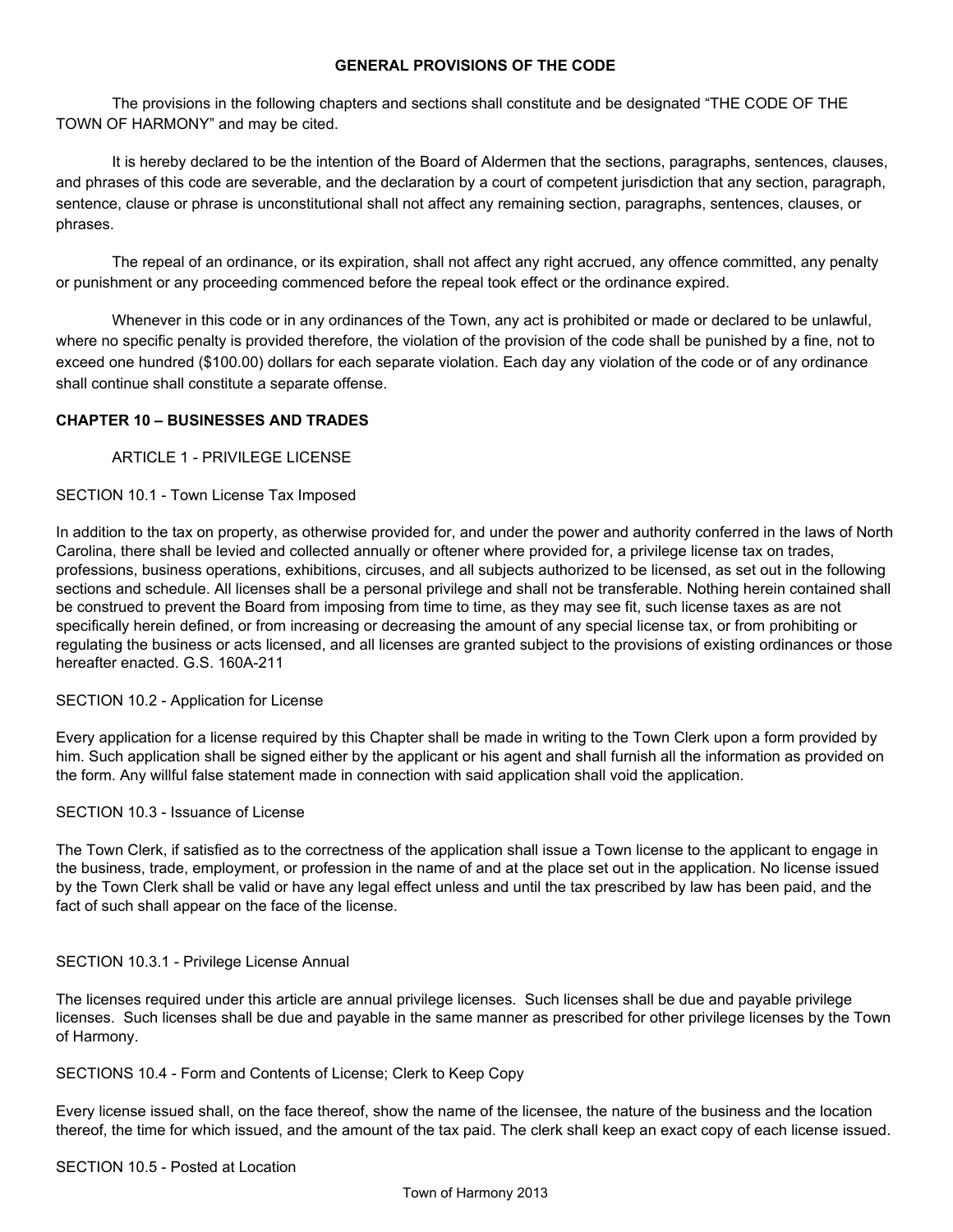Licenses shall be kept posted where business is carried on. No person shall engage in any business, trade, profession, or do the act for which a Town license is required in this chapter, without having such Town license posted conspicuously at the place where such business, trade, or profession is carried on. If the business, trade, or profession is such that the license cannot be so posted, then the itinerant licensee shall have such license required by this chapter in his actual possession at the time of carrying on such business, trade, profession, or doing the act named in this chapter, or a duplicate thereof.

## SECTION 10.6 - Payment; Delinquent Payment

All taxes imposed by this chapter shall be paid to the Town Clerk and treasurer and shall be due and payable on or before the first day of July of each year, and after such date shall be deemed delinquent and subject to all the remedies available. If a person begins any business or the exercise of any privilege requiring a license under this chapter after the first day of July and prior to the thirtieth day of the following June of any year, then such person shall apply for and obtain a Town license for conduction such business or exercising any such privilege.

### SECTION 10.7 - Board May Revoke License

Any license issued by the Town Clerk may be revoked by the Board, upon the finding by the Board that the licensee has persistently violated any ordinance, or any laws of the State or that said Licensee is conducting his business in a fraudulent or unlawful manner, or is abusing his license.

SECTION 10.8 Each Day's Operation Without license After Tax Payable Constitutes a Separate Offense

Each day any person operates any business after the license tax therefore, as levied by the Board, becomes due and for such business, shall constitute a separate offense.

# ARTICLE 2 - AMUSEMENT AND ENTERTAINMENT ESTABLISHMENTS

SECTION 10.21 - Regulation Of

It shall be unlawful for any person, firm, corporation, or other entity to participate in or operate any place of amusement or entertainment between the hours of 11:00 p.m. on Saturday and 7:00 a.m. of the following Monday morning. Closed Sunday

### SECTION 10.22 - Definition

Places of amusement and entertainment include pool and billiard halls, game rooms, dance halls, carnivals, circuses, itinerant shows or exhibits of any kind, coffee houses, cocktail lounges, night clubs, beer halls, and similar establishments.

### SECTION 10.23 - Permits Issued by State Board of Alcoholic Control

To the extent that this ordinance is inconsistent with permits or license issued by the State Board of Alcoholic Control the terms set forth in said permit or license shall control and it shall be unlawful for any person, firm, corporation or other entity to violate said permit or license.

### SECTION 10.24 - Violation

Any violation of this ordinance shall be a misdemeanor as provided by North Carolina General Statute 144, punishable upon conviction by a fine not exceeding One Hundred Dollars (\$100.00).

### SECTION 10.25 - Same

Any person, firm, corporation, or other entity violating this ordinance shall be civilly fined One Hundred Dollars (\$100.00) for each violation of the ordinance and shall pay said fine within ten (10) days from the date the citation for the violation is issued. In the event the party violating the ordinance does not pay the fine within the ten day period, then the Town of Harmony may, by a civil action in the nature of a debt, collect said fine pursuant to North Carolina General Statute 160A-175.

### SECTION 10.26 - Enforcement

This ordinance may be enforced by an appropriate equitable remedy issuing from a court of competent jurisdiction.

#### Town of Harmony 2013